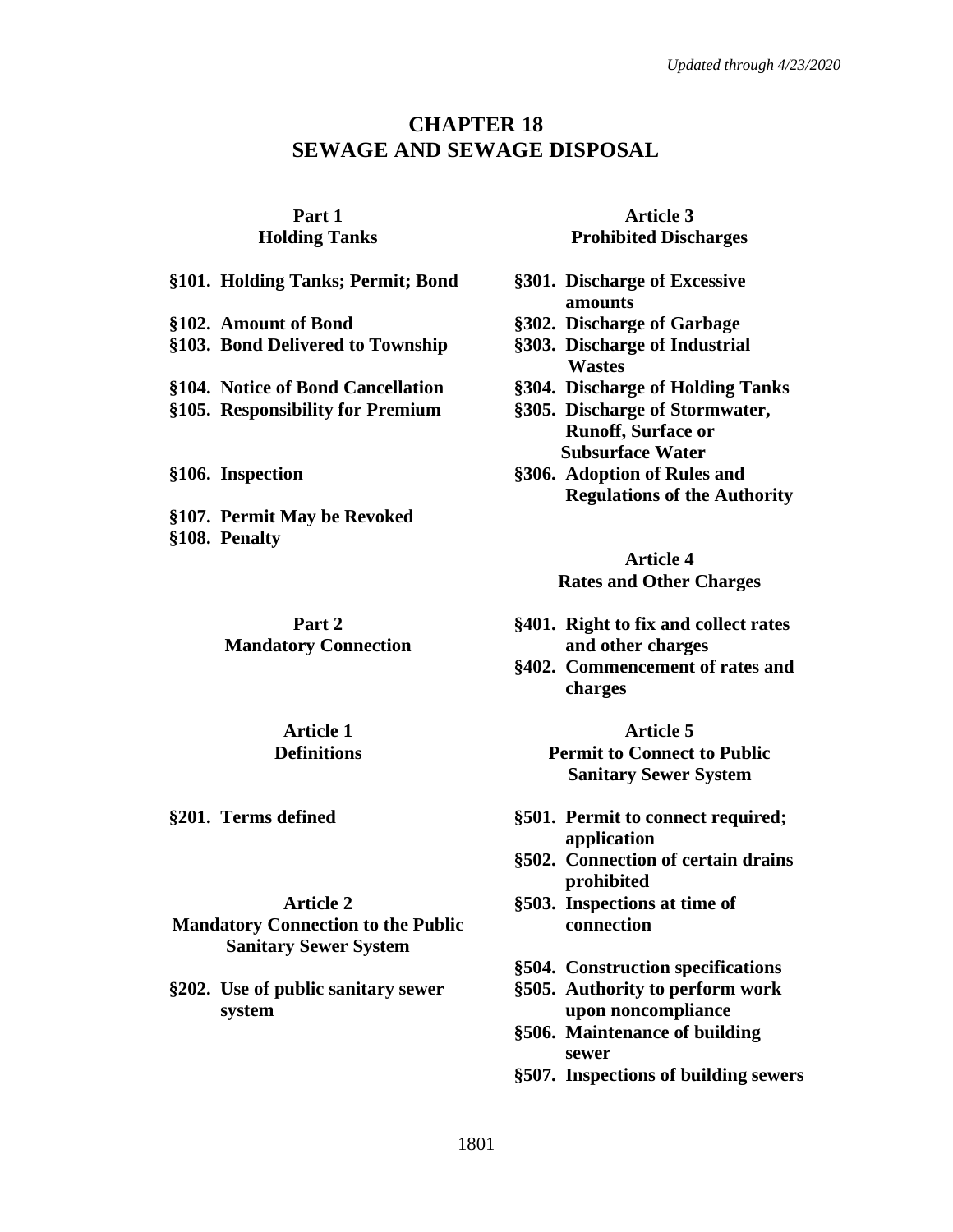### **Article 6 Construction Within Rights-of-Way Prohibited**

**§601. Construction prohibitions §1001. Authorization**

#### **Article 7 Violations and Penalties**

- **§701. Violations and penalties; separate violations to be separate offenses; Summary Offenses**
- 

### **Article 8 Administration**

**§801. Administration and enforcement**

> **Article 9 General Provisions**

- **§901. Repeal of inconsistent ordinances**
- **§902. Severability clause**
- **§903. Effective date**

# **Article 10 Sewage Lateral Inspections**

- 
- **§1002. Definitions**
- **§1003. Written Reports of and Required Repairs of Deteriorating or Poorly Constructed Laterals and Sewer Service Connections**
- **§1004. Powers of the Municipal Sewage Authority of the Township of Sewickley**
- **§1005. Powers Conferred Herein are in Addition to All Other Powers and Responsibilities of Authorities**
- **§702. Civil Proceedings §1006. Periodic Testing Authorized**
	- **§1007. No Conflict with General Police Powers**
	- **§1008. Certification of Sanitary Sewer Status Prior to Sale or Refinancing of Real Estate**
	- **§1009. Violation and Penalties**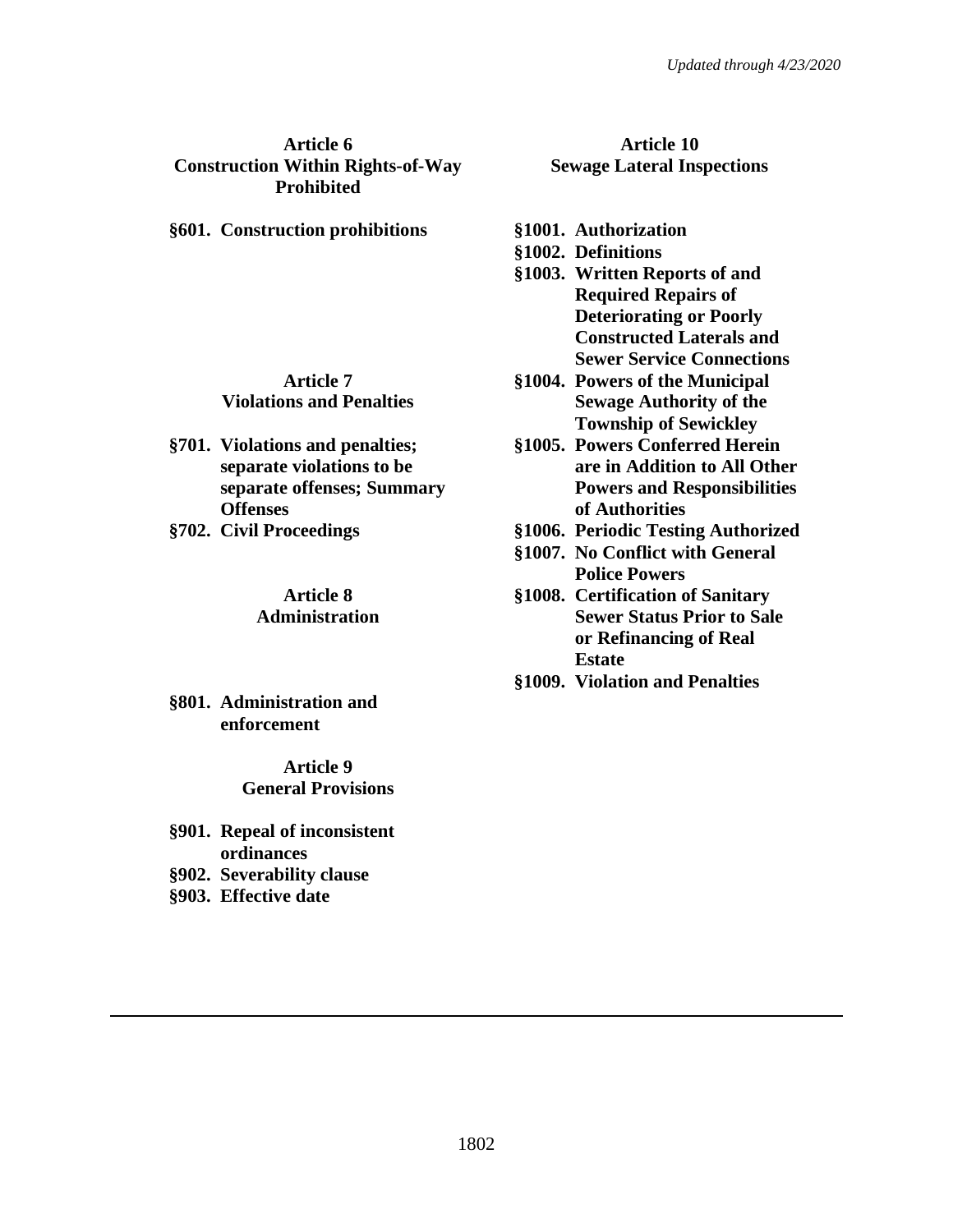### **Part 1 Holding Tanks**

### **§101. Holding Tank; Permit; Bond.**

The utilization of a holding tank as the permanent receptacle for sewage within the Township is strictly forbidden; however, if a person desires to utilize a holding tank on a temporary basis, not to exceed 18 months, and where public sewer shall be constructed to the owner's property within that timeframe, then the person shall apply for a permit for a holding tank from the Township. Each person, firm, or corporation that receives a permit from the Township of Sewickley, after application, for the use of a holding tank for the reception and temporary storage of sewage, waste products, waste water, or any other thing which may not be dumped or drained on the lots, streets, or highways of the Township or into the waters thereof, shall furnish a bond to the Township with approved surety which will provide that the person, firm, or corporation to whom the permit is issued and his surety will save and hold harmless the Township of Sewickley and its elected and appointed officials from any liability or cost of defense from the improper use of such holding tanks, or from the failure to empty such tanks at proper times, or from the overflow thereof with damage to any other person or property whatsoever. *(Amended by Ordinance No, 2013-4, adopted 5/15/13)*.

### **§102. Amount of Bond.**

The bond shall be in amount satisfactory to and approved by the Township of Sewickley.

### **§103. Bond Delivered to Township.**

The bond shall be delivered to the Township of Sewickley for safe keeping.

### **§104. Notice of Bond Cancellation.**

The bond shall not be canceled without ten (10) days prior notice to the Township of Sewickley.

### **§105. Responsibility for Premium.**

All premiums on the bond shall be paid by and be the sole responsibility of the person to whom the holding tank permit was issued, or their heirs, successors, and assigns to the real property for which the permit was issued.

### **§106. Inspection.**

The person, firm or corporation to which a holding tank permit is issued, shall, in addition to the other provisions of this ordinance, upon request by sewage officer or other official of the Township of Sewickley, at reasonable times, allow an inspection of the holding tank and adjacent area, for leakage, and its alarm systems for proper operations.

### **§107. Permit May be Revoked.**

Improper use of a holding tank, or use of a malfunctioning alarm system which is not corrected within forty-eight hours of notice of the malfunction in the Township of Sewickley, or failure to correct leakage of any kind, at any time, from the holding tank, shall, in addition to the other penalties set forth herein, be reason for the Township of Sewickley to revoke the permit for the holding tank and alarm system.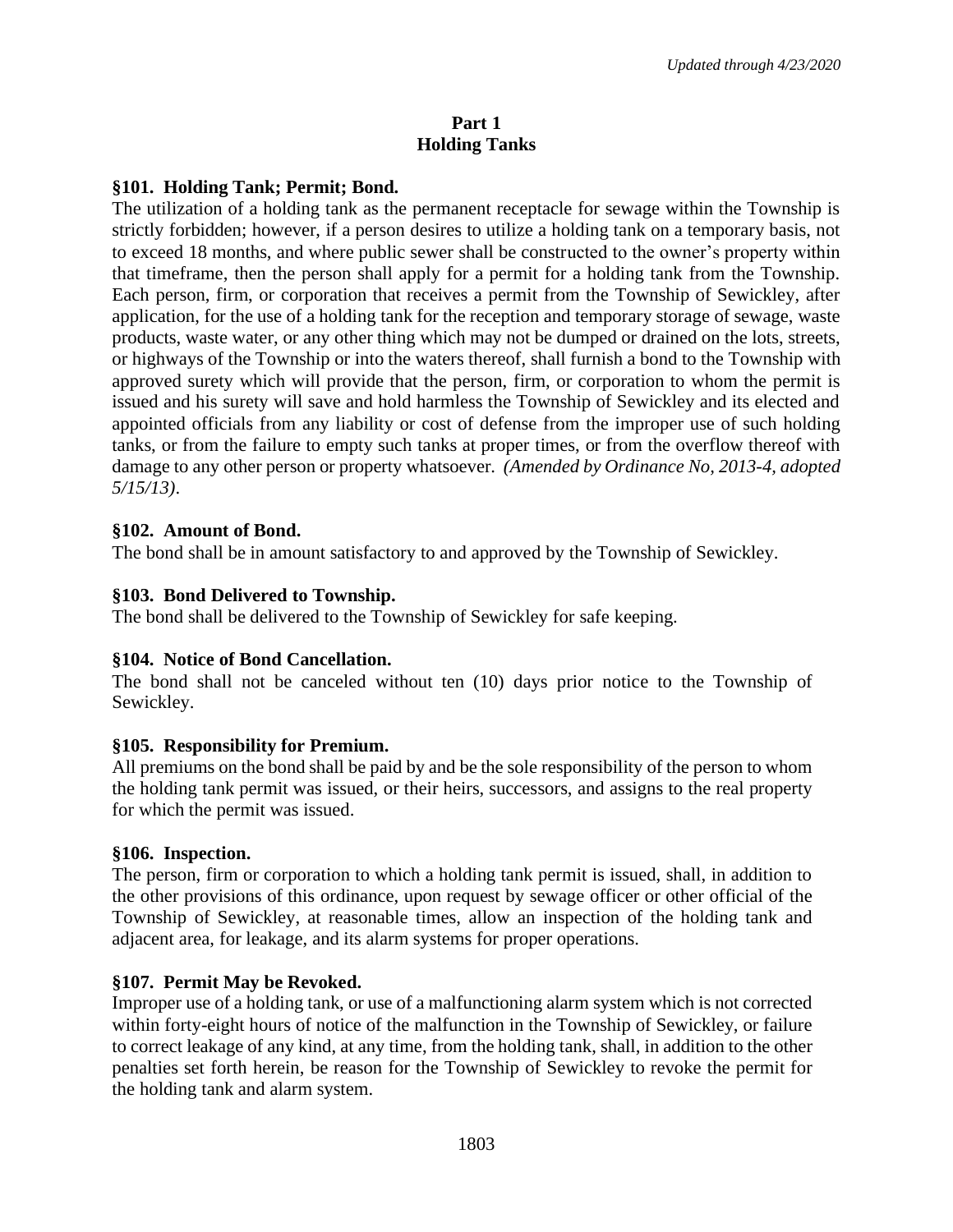### **§108. Penalty.**

Any person, firm or corporation who shall violate any provision of this Part or Ordinance shall, upon being found liable in a summary offense proceeding, pay a fine of not more than \$1,000.00 for each violation, plus court costs and such other costs and expenses as permitted by law, or upon default in payment of such fine and costs, undergo imprisonment to the extent allowed by the law for punishment of summary offenses. In addition to the other powers set forth herein for violation, the Township of Sewickley may institute proceedings in courts of equity to compel the cessation of violation and, further, to collect all costs, charges and expenses incurred in the enforcement process.

## **Part 2 Mandatory Connection**

### **Article I – Definitions**

### **§201. Terms defined.**

The following words and terms used in this Ordinance shall have the meanings herein assigned unless the context clearly indicates otherwise:

- A. AUTHORITY The Municipal Authority of Westmoreland County and/or its Board. In the alternative, this term shall also apply to the Sutersville-Sewickley Municipal Sewage Authority. The term "Applicable Authority" shall be the authority that has jurisdiction over the service area.
- B. BUILDING Any structure erected and intended for continuous or periodic habitation, occupancy or use by human beings and from which structure sanitary sewage, industrial wastes, or uncontaminated wastewater is or may be discharged. The term "building" includes dwelling units, single and multiple family residences, apartment buildings, trailers, mobile homes, condominiums, townhouses, garages, schools, churches, hospitals, clubs, bars, restaurants, stores, and any other similar type of residential , commercial, or industrial structure.
- C. BUILDING SEWER A sewer carrying sewage from within a building to the point of connection to the public sanitary sewer system; provided, however, no building sewer may have connected thereto a floor drain unless the connection of such floor drain is permitted by the Authority.
- D. FLOOR DRAIN An open drain having a surface elevation which is at or below the elevation of the first floor of the building in which it is located.
- E. GARBAGE Solid wastes from the preparation, cooking and dispensing of food and from the handling, storage and sale of produce or other food stuffs.
- F. INDUSTRIAL WASTES Any liquid, gaseous or waterborne wastes created by or arising from industrial process as distinct from sanitary sewage.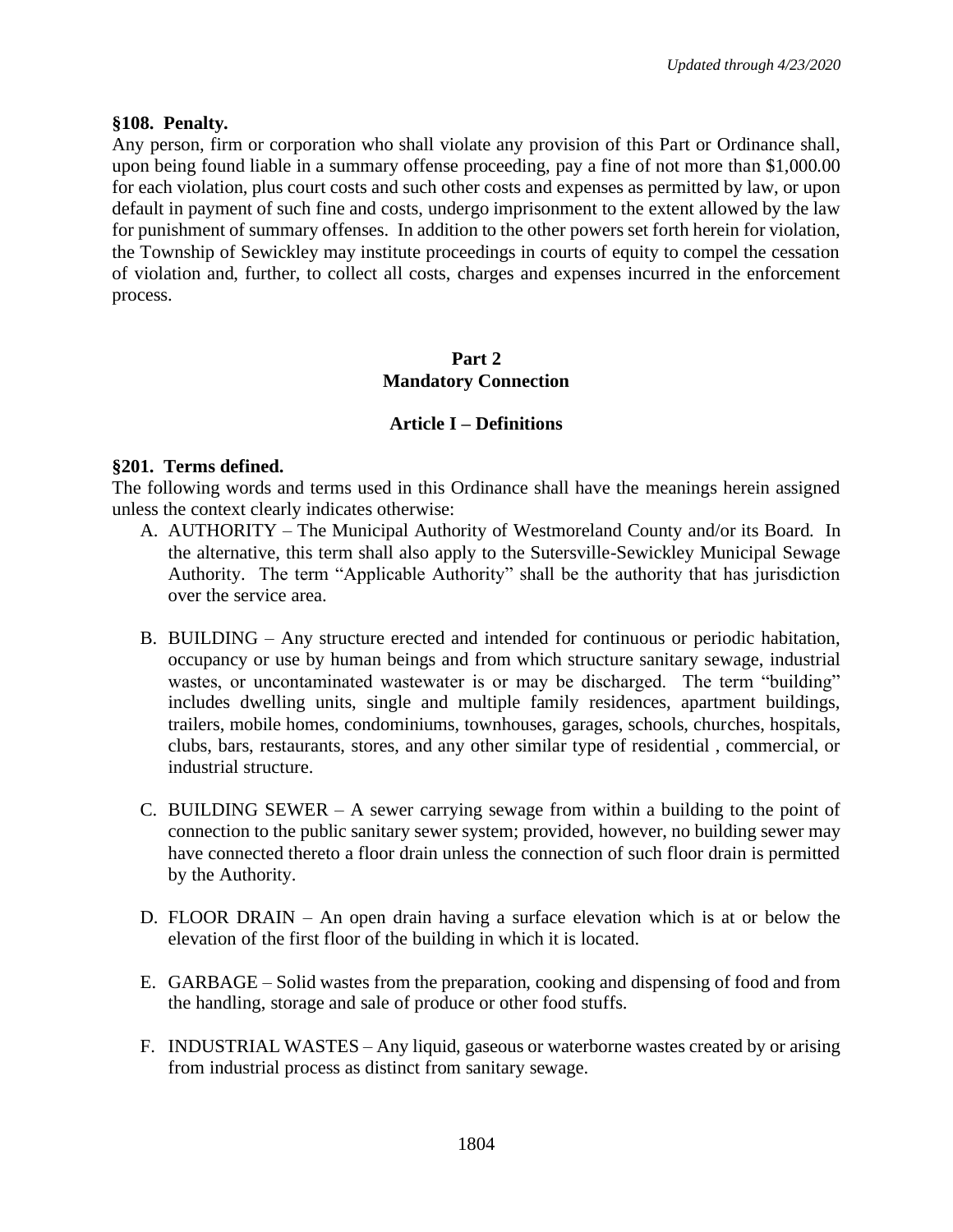- G. OWNER Person owning property served by the Authority's public sanitary sewer system.
- H. PERSON Includes any natural person, estate, trust, partnership, association and corporation. Whenever used in any clause prescribing and imposing a penalty, or imposing a fine or imprisonment, or both, the term "Person" shall include the members of an association and the officers of a corporation.
- I. PROPERLY SHREDDED GARBAGE The wastes from the preparation, cooking and dispensing of food and from the handling, storage and sale of produce that have been shredded to such a degree that all particles will be carried freely under the flow conditions normally prevailing in public sewers, with no particle greater than one-half inch in any dimension.
- J. PUBLIC SANITARY SEWER SYSTEM The system of sanitary sewers, facilities, sewage pumping stations, and all other sewerage facilities owned, operated or utilized in any manner by the Authority for the collection, transportation and treatment of sanitary sewage and industrial wastes, together with their appurtenances and any expansions or extensions thereof or improvements thereto.
- K. RULES AND REGULARITIES OF THE AUTHORITY The rules, regulations, specifications, drawings, manuals, procedures, policies, and resolutions duly adopted from time to time by the Authority, together with all amendments thereof, governing the use, maintenance, repair, and replacement of the public sanitary sewer system or any portion thereof, the connection of building sewers thereto, and any expansions or extensions thereof or improvements thereto.
- L. RUNOFF Any part of precipitation that flows over the land surface.
- M. SANITARY SEWAGE The normal water-carried wastes from sinks, showers, baths, and toilets.
- N. SANITARY SEWER A sewer which carries sewage and to which no stormwater, surface water, and groundwater of any kind or type are to be admitted.
- O. SERVICE AREA Those areas of the Township of Sewickley for which the Authority was formed to undertake the planning, financing, acquisition, construction, operation and maintenance of a sewage collection, transmission and treatment system pursuant to the Ordinance of the Township of Sewickley, duly adopted and enacted by the Township.
- P. SEWAGE Water-carried wastes consisting of sanitary sewage, industrial wastes, and uncontaminated wastewaters, or a combination thereof, collected and conveyed through the building sewer of the building in which the wastes are generated.
- Q. SEWER A pipe or conduit for carrying sewage.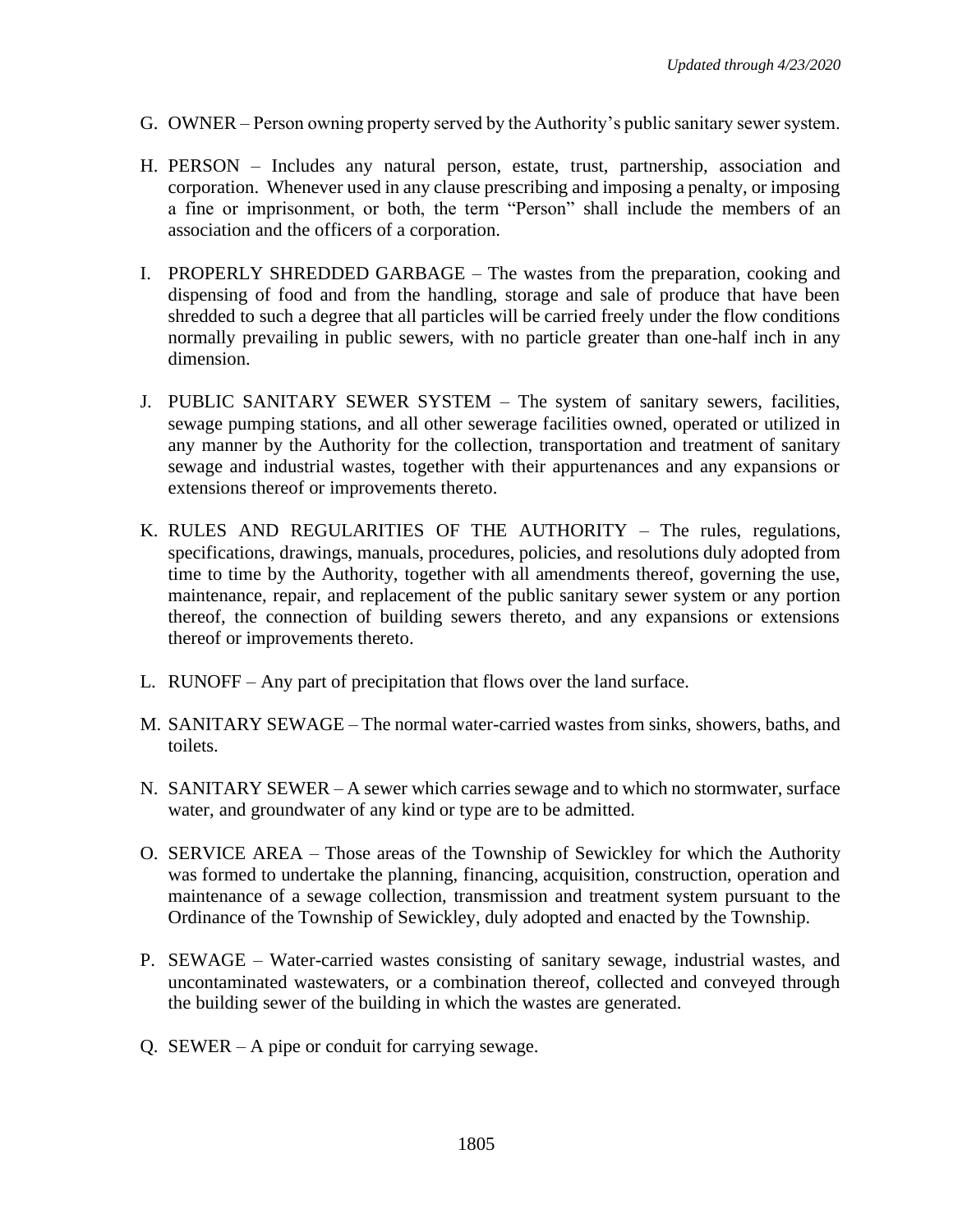- R. STORM SEWER A system of drains and piping which is intended to carry stormwater runoff, surface waters, and groundwater drainage but which is not intended to carry any sewage.
- S. STORMWATER The total amount of precipitation which reaches the ground surface.
- T. TOWNSHIP The Township of Sewickley, Westmoreland County, Pennsylvania, and/or its governing body.
- U. UNCONTAMINATED WASTEWATER Any wastewater acceptable for direct discharge without treatment to public waters, as determined by the proper commonwealth and/or federal regulatory agencies, including spent cooling water.

## **Article 2 – Mandatory Connection to the Public Sanitary Sewer System**

### **§202. Use of public sanitary sewer system.**

The public sanitary sewer system is primarily intended to transport for treatment sanitary sewage discharged from buildings now existing or hereafter erected on property located within the Service Area. The owner or owners of each property accessible to the public sanitary sewer system shall cause each building sewer of any building now existing or hereafter erected on the property and located within 150 feet of any sewer line constituting a part of the public sanitary sewer system to be connected to the public sanitary sewer system. Each such connection shall be made in strict compliance with the rules and regulations of the Authority in effect at the time application is made to the Authority for a connection permit.

## **Article 3 – Prohibited Discharges**

### **§301. Discharge of excessive amounts.**

No person shall discharge into the public sanitary sewer system uncontaminated wastewater without first obtaining from the Authority a permit for such discharge. Application to the Authority shall be made upon a permit form to be developed and supplied by the Authority for permission to discharge uncontaminated wastewater into the public sanitary sewer system.

### **§302. Discharge of garbage.**

No person shall discharge into the public sanitary sewer system garbage unless the garbage is properly shredded garbage.

### **§303. Discharge of industrial wastes.**

No person shall discharge into the public sanitary sewer system industrial wastes except pursuant to the provisions of any industrial pretreatment regulations adopted by the Authority.

### **§304. Discharge of holding tanks.**

No person shall discharge into the public sanitary sewer system any waste containing the effluent from a privy, septic tank, sink hole or cesspool or other receptacle for receiving and holding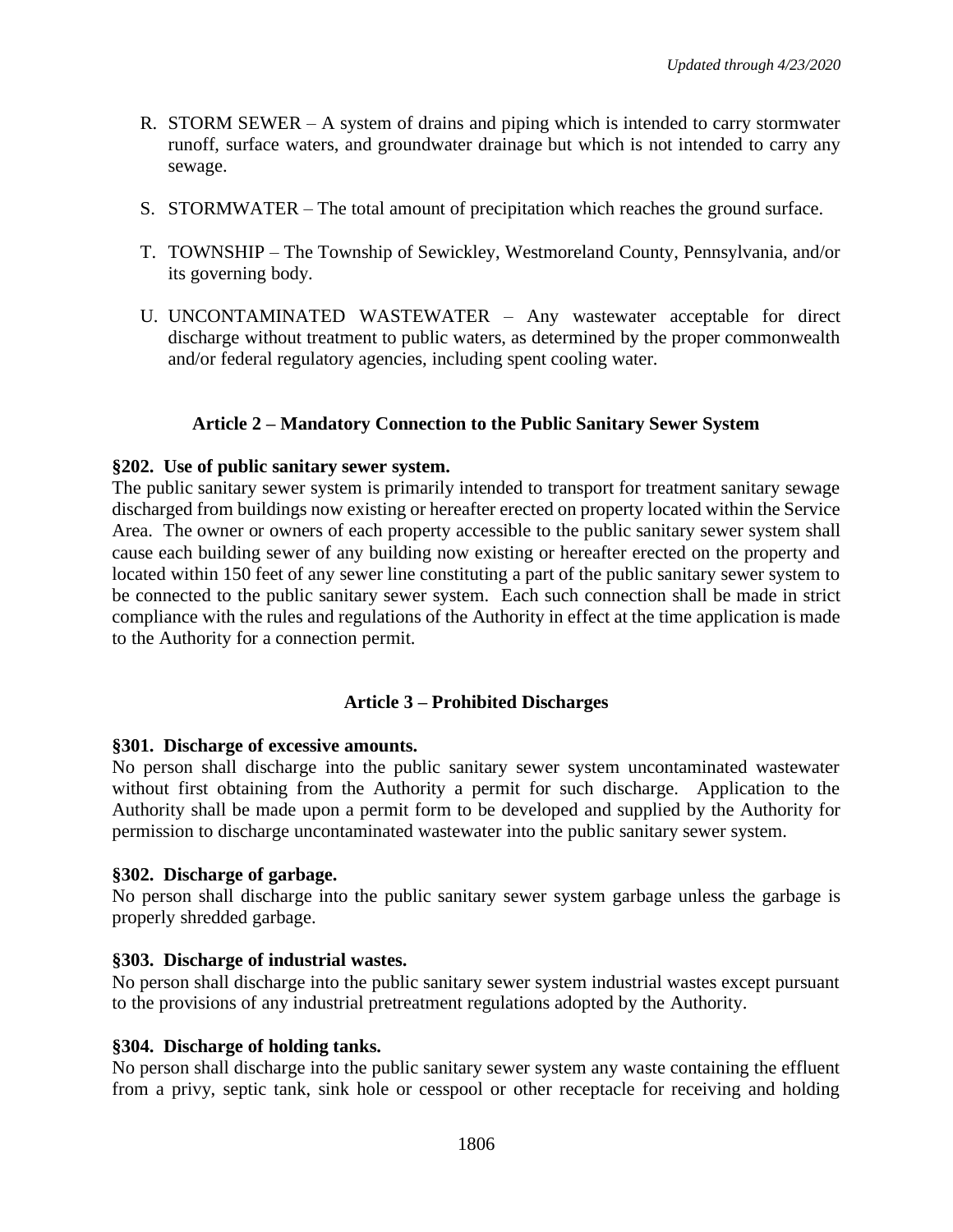sanitary sewage for an extended period of time before being discharged.

### **§305. Discharge of stormwater, runoff, surface or subsurface water.**

No person shall discharge into the public sanitary sewer system any stormwater, surface water, roof runoff water, driveway runoff water, foundation drain water, French drain water, subsurface drainage or water from springs.

### **§306. Adoption of rules and regulations of the Authority.**

The Authority may from time to time adopt such rules and regulations of the Authority as the Authority shall deem necessary and appropriate for the efficient use, operation, maintenance, repair, expansion, extension, and improvement of the public sanitary sewer system. In the event any of the rules and regulations of the Authority conflict with any provisions of this Ordinance, the rules and regulations of the Authority shall prevail.

### **Article 4 – Rates and Other Charges**

### **§401. Right to fix and collect rates and other charges.**

The Authority, as the owner and operator of the public sanitary sewer system, shall have the right to fix, alter, charge, and collect rates and other charges at reasonable and uniform rates to be determined exclusively by the Authority in accordance with applicable law for the purpose of providing for the payment of the expenses of the Authority, the construction, improvement, repair, maintenance, and operation of the public sanitary sewer system and the properties owned by the Authority.

### **§402. Commencement of rates and charges.**

The imposition of the Authority's rates and other charges for use of the public sanitary sewer system shall commence on the date the owner's building sewer is connected to the public sanitary sewer system or the date set forth in the notice to connect to the public sanitary sewer system issued by the Authority to the property owner, whichever first occurs and regardless of whether actual connection of the building to the public sanitary sewer system has been completed.

### **Article 5 – Permit to Connect to Public Sanitary Sewer System**

#### **§501. Permit to connect required; application.**

A. No person shall connect any building sewer to the public sanitary sewer system without first having obtained a written permit from the Authority setting forth the conditions under which such connection shall be made and authorizing the construction of the connection. Application to the Authority shall be made upon a permit form to be developed and supplied by the Authority for permission to connect to the public sanitary sewer system. Among other things, the applicant must state the character and use of each building located upon the property or to be constructed thereon, and, for commercial and industrial use buildings, the projected yearly water consumption.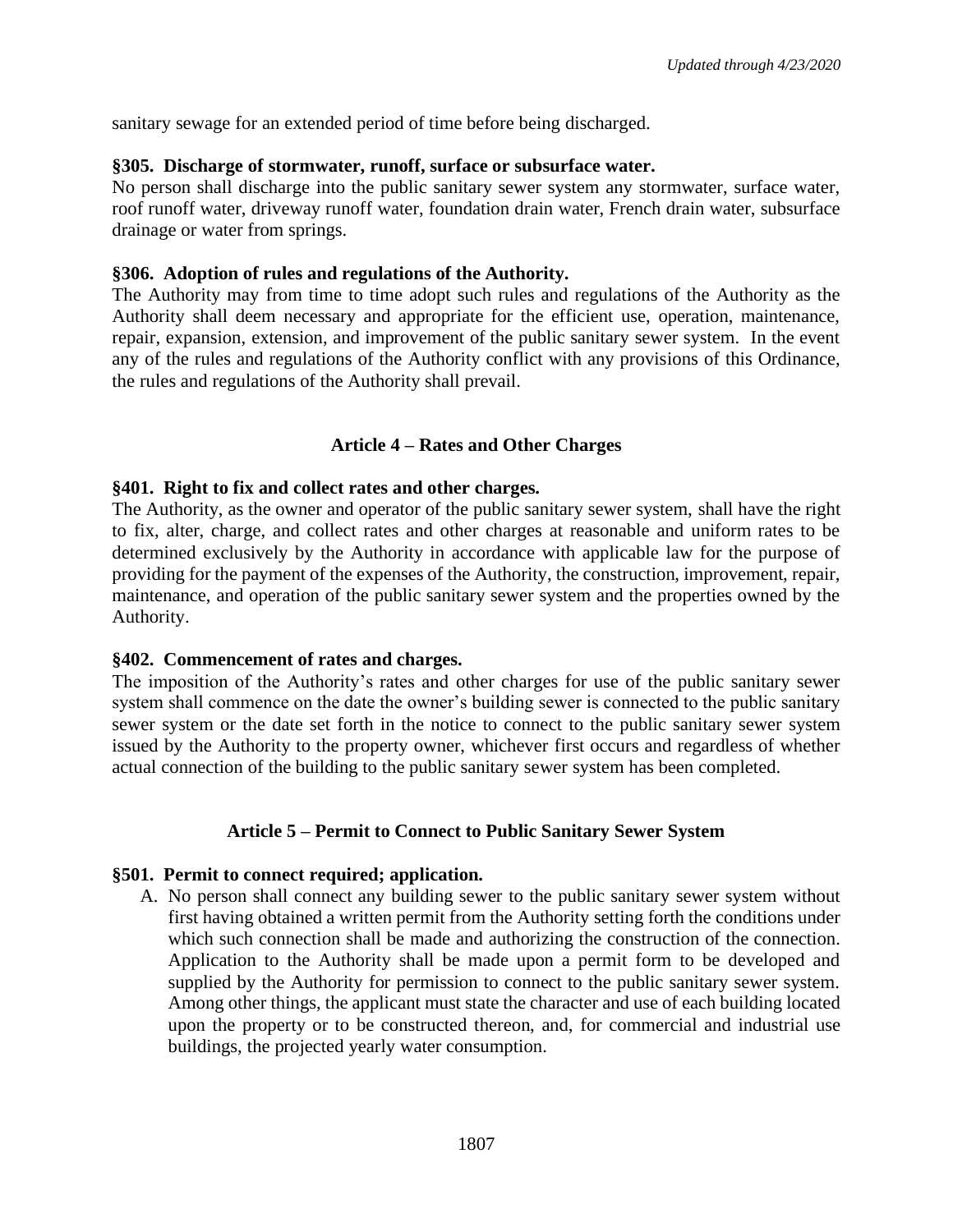- B. Payment of the enumerated fees charged by the Authority for connection to the public sanitary sewer system shall be paid at the time the application is submitted.
- C. A separate permit shall be required for each building sewer connection to the public sanitary sewer system.
- D. Any person commencing work on the construction of a connection of a building sewer to the public sanitary sewer system without first having obtained a permit from the Authority authorizing said connection shall be in violation of this Ordinance.

## **§502. Connection of certain drains prohibited.**

No person shall connect directly or indirectly to the public sanitary sewer system or permit to be connected directly or indirectly to the public sanitary sewer system any stormwater drain, roof runoff drain, foundation drain, French drain, driveway drain, surface or subsurface water drain or permit, allow or cause to enter into the public sanitary sewer system any sewage from any building other than the building for which the permit was issued.

### **§503. Inspections at time of connection.**

- A. The Authority shall inspect the entire building sewer to the point where connection is made to the public sanitary sewer system and the Authority's inspector shall be present at the time actual connection of the building sewer to the public sanitary sewer system is made.
- B. At the time of inspection of the connection, the owner of the building being connected shall permit the inspector full and complete access to all sewer and drainage lines and facilities in the building and in and about all parts of the property.

## **§504. Construction specifications.**

The construction of all building sewers and the connection thereof to the public sanitary sewer system shall be completed in accordance with the rules and regulations of the Authority.

### **§505. Authority to perform work upon noncompliance.**

If the owner shall neglect or refuse to comply with the mandatory connection provisions set forth in Article II of this Ordinance, the Authority, if legally authorized to do so, may perform or cause to be performed such work and labor, and furnish or cause to be furnished such material as may be necessary to comply with the mandatory connection provisions of Article 2 of this Ordinance at the cost and expense of such owner, which cost and expense shall be collected from the owner for the use of the Authority, as debts are by law collectible, or the said Authority may, by its Solicitor, file a municipal claim or lien therefore against the property as provided by law.

### **§506. Maintenance of building sewer.**

The maintenance of the building sewer shall be the responsibility of the property owner.

### **§507. Inspections of building sewers.**

The Authority through its authorized representatives shall have the right to enter upon any property serviced by the public sanitary sewer system for the purpose of inspecting the building sewer. Any right of entry hereunder shall be for the purpose of determining whether or not the building sewer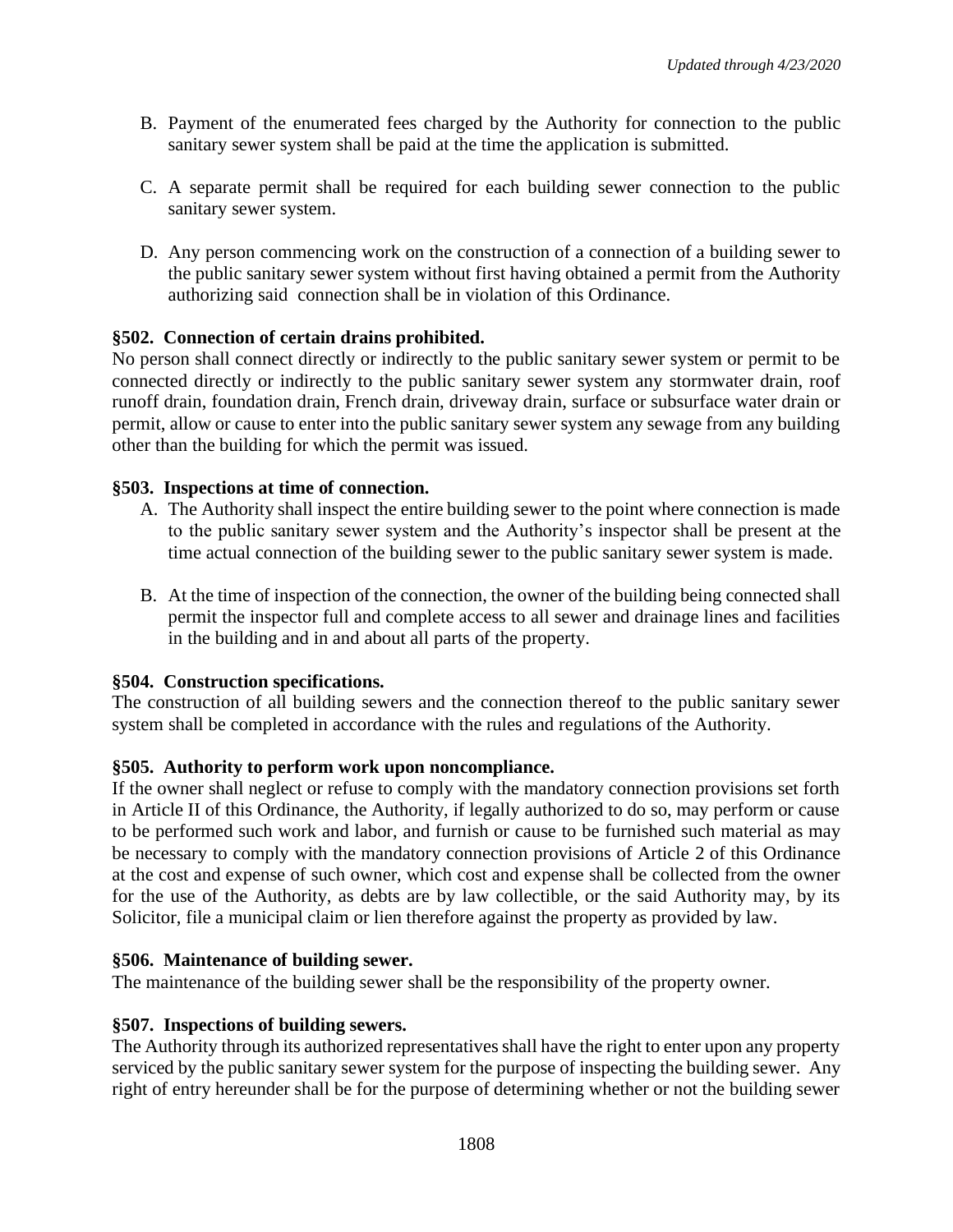or any source of effluent into same is in accordance with the rules and regulations of the Authority and also whether or not such building sewer is the source or cause of any infiltration of inflow into the public sanitary sewer system. The right of entry authorized hereunder shall also include the right to inspect the building sewer through dye testing, air testing, smoke testing or utilization of one or more portable television cameras or such similar testing as may be used from time to time by the Authority and also to inspect surface drains and lines to determine whether or not the same are connected into or intersect with any building sewer or the public sanitary sewer system. In the event that as a result of such inspection it is determined that such building sewer is not in full compliance with the rules and regulations of the Authority, then the property owner shall be given notice thereof by the Authority and said property owner shall be given a period not to exceed 60 days from receipt of the written notice to cause each violation to be corrected. In the event that the property owner fails or refuses to perform the necessary corrective action within the time permitted, the Authority, through its authorized representatives, shall have the right to enter upon said property for the purpose of causing such necessary corrective action to be completed. Any costs, expenses, charges, and fees incurred by the Authority shall be promptly reimbursed to the Authority by the property owner and, in lieu thereof, shall be entered as a municipal lien upon the property under the applicable laws of the Commonwealth of Pennsylvania.

# **Article 6 – Construction Within Rights-of-Way Prohibited**

## **§601. Construction prohibitions.**

No sanitary sewer right-of-way currently existing or hereinafter created in the Township and owned by either the Township or the Authority or which is otherwise located in a private or public roadway or a street or an unopened street or right-of-way of record shall be encumbered in any manner as set forth hereinafter:

- A. No structure of any kind whatsoever, including, but not limited to, garages, swimming pools, utility sheds, dog houses, decks, pavilions, or porches shall be constructed or placed within the limits of the right-of-way.
- B. Fences may be installed; however, subject to the rights of either the Township or the Authority at any time to remove such fence to perform maintenance, repair or replacement of a public sewer line. Any damage caused to the fence by reason of its removal shall be borne by the owner of the fence, and neither the Township, nor the Authority shall have any obligation with respect to the repair, replacement or restoration of any fence so removed.
- C. Any plants or shrubbery located within the limits of any right-of-way shall be at the risk of the owner of the property and may be removed by either the Township or the Authority as may be required for performance of any maintenance, repair or replacement of any public sewer lines, and neither the Township nor the Authority shall have any obligation to the property owner for any loss, repair or replacement of any flowers or shrubbery which may be removed by such event.
- D. In the event that there are any trees, shrubs or any structures located within any rights-ofway for the public sanitary sewer system which in the opinion of the Authority's consulting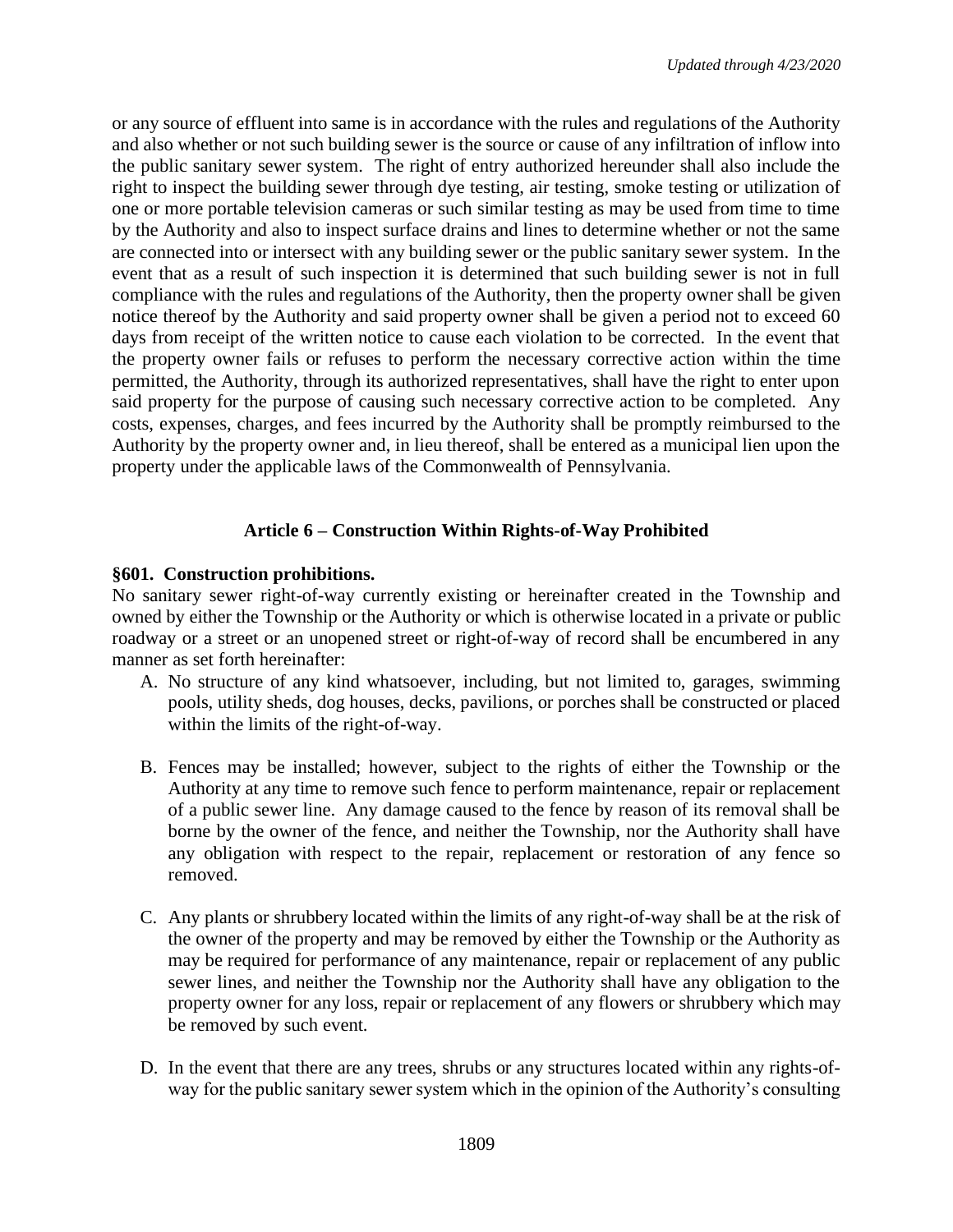engineer are causing or may cause or contribute to the blockage of the public sanitary sewer system or may cause any portion of the public sanitary sewer system to be disrupted or otherwise cause injury or damage to the public sanitary sewer system, then the Authority may forward written notice of the same to the property owner, who shall cause the offending trees, shrubs or structures to be removed at his own cost and expense within 30 days from the date of said notice; and in the event of nonremoval, then the Authority shall have the right to enter upon the affected right-of-way for the purposes of removing such trees, shrubs or structures, with all costs to be taxed against the property owner; and in the event of nonpayment, the same shall be filed as a municipal lien. In the event the Authority causes the removal of the same, then it may do so without being responsible to the property owner for the cost of replacement of such trees, shrubs or structures, and no resulting damage shall inure to the benefit of the property owner by reason of the action taken by the Authority.

### **Article 7 – Violations and Penalties**

## **§701. Violations and penalties; separate violations to be separate offenses; Summary Offenses.**

Any person violating any provision of this Ordinance or any provision of the rules and regulations of the Authority shall be guilty of a summary offense and, upon conviction thereof by the Magisterial District Justice in a summary criminal proceeding, shall be sentenced to pay a fine of not more than \$1,000.00, together with costs of prosecution and reasonable attorneys' fees. Upon default in the timely payment of such fine, costs, and reasonable attorneys' fees as shall be imposed by the Magisterial District Justice, such person shall be imprisoned for not more than 30 days. Following receipt by any person of written notice issued by either the Township or the Authority that a violation exists for which the person so notified is liable to correct, each full week thereafter that such violation continues shall constitute a separate enforceable offense.

### **§702. Civil Proceedings.**

In addition to the provisions of Section 1 of this Article, any person violating any provision of this ordinance or any provision of the rules and regulations of the Authority, which violation results in either or both the Township and the Authority incurring costs and expenses to correct such violation, shall be civilly liable for such costs and expenses. The costs and expenses imposed for such violation shall be those as are actually incurred by or otherwise charged to the Township or Authority, including the costs and expenses for any cleanup or restoration work performed in connection with correction of the violation. The Township and Authority shall each have the right to enforce payment of such costs and expenses by the institution of a civil proceeding against the person liable for the payment thereof in the Court of Common Pleas of Westmoreland County or such other court having jurisdiction over such proceeding.

### **Article 8 – Administration**

#### **§801. Administration and enforcement.**

The Township does hereby designate the Municipal Authority of Westmoreland County, within its service area (excluding the service area of the Sutersville-Sewickley Municipal Sewage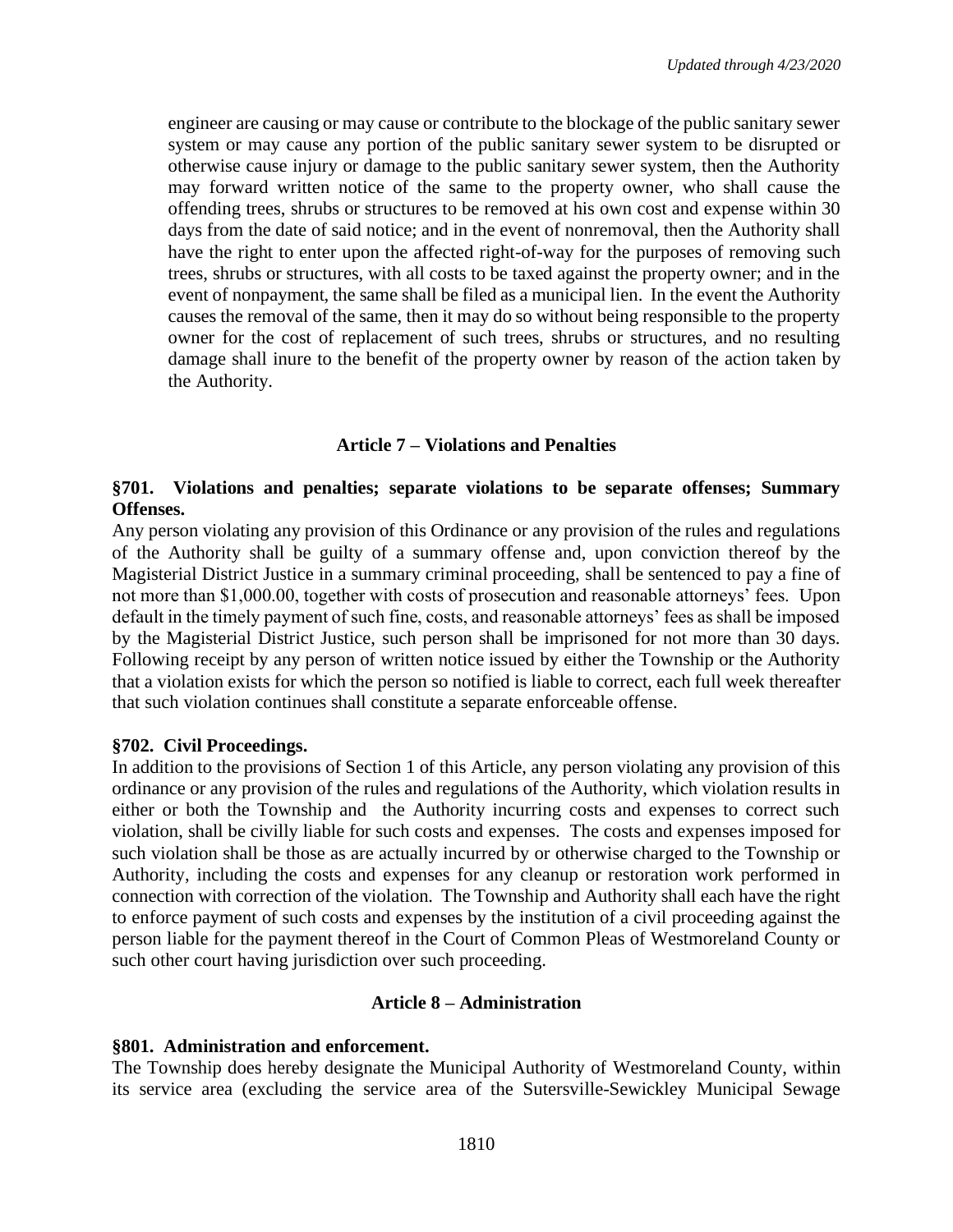Authority), as its exclusive agency for the administration and enforcement of the provisions of this Ordinance and hereby grants unto said Authority the powers, duties and responsibility concerning the same.

## **Article 9 – General Provisions**

### **§901. Repeal of inconsistent ordinances.**

All ordinances or parts of ordinances which are inconsistent herewith are hereby repealed.

### **§902. Severability clause.**

If any word, phrase, section, sentence, clause or part of this Ordinance is for any reason found to be unconstitutional, illegal or invalid, such unconstitutionality, invalidity or illegality shall not affect or impair any of the remaining words, phrases, sections, sentences, clauses or parts of this Ordinance. It is hereby declared to be the intent of the Board of Supervisors of the Township of Sewickley that this Ordinance would have been adopted had such unconstitutional, illegal or invalid word, phrase, section, sentence, clause or part thereof not been included therein.

## **§903. Effective date.**

This Ordinance shall become effective immediately upon its adoption by the Township; the adoption date hereof being November 15, 2006.

### **Article 10 – Sewage Lateral Inspections**

(§1001 – §1009 added by Ordinance No. 2013 – 11; adopted 12/18/13)

## **§1001. Authorization**.

The Township of Sewickley (hereinafter "Township") hereby designates the Municipal Authority of Westmoreland County (hereinafter "MAWC) its employees, agents and/or designees as the authority to identify, report and require disconnection of any illegal stormwater or surface water connection made or discovered at any time prior to or following the effective date of this ordinance, to the public sewer system of MAWC and for such purpose and in conjunction with the regulatory power of the Board of Supervisors of the Township of Sewickley, such employees, agents and/or designees are authorized to enforce, consistent with the ordinances in effect within the Township and the Regulations adopted from time to time by MAWC the provisions of this ordinance with respect to illegal stormwater and surface water connections to the MAWC sewage system.

## **§1002. Definitions**.

- A. Person Any person, syndicate, associate, partnership, firm, corporation, institution, agency, Authority, or other entity recognized by law as the subject of rights and duties.
- B. Municipal Lien Letter A written letter from the proper official of the Township concerning municipal liens.
- C. Certification of Sewer Lateral An official statement from the proper official of MAWC stating that there are no known illegal storm or surface water connections into the sanitary sewer connections of any individual property.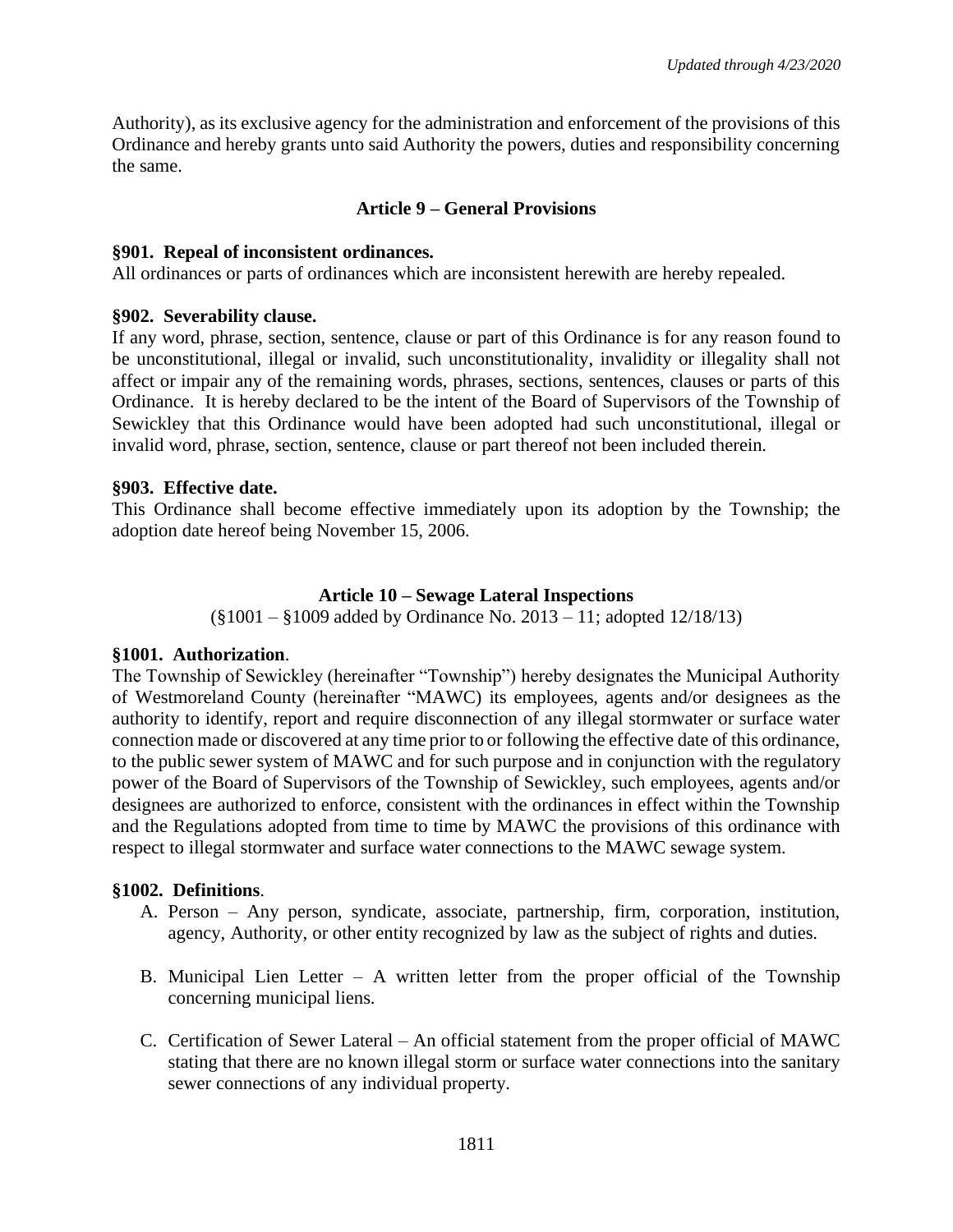- D. Illegal Storm or Surface Water Connections The discharge of ground or surface water of the connection of downspouts, roof drainage, surface areaway drainage, or foundation drainage into the sanitary sewage system.
- E. Authority The Municipal Authority of Westmoreland County and its successor agency.

## **§1003. Written Reports of and Required Repairs of Deteriorating or Poorly Constructed Laterals and Sewer Service Connections**.

When, during the course of operations within the Township and regular monitoring and maintenance of public sewer lines and facilities, the employees, agents and/or designees of MAWC identify deteriorating or poorly constructed laterals and sewer service connections, causing infiltration and inflow of extraneous waters into the public sanitary sewer system of MAWC, then written notice shall be provided to the property owner or owners as to the condition of such laterals and sewer service connections, together with a statement that such deteriorating or poorly constructed laterals and sewer service connections must, at the property owner's expense, be promptly repaired, replaced or rehabilitated within sixty (60) days of receipt of said notice. A copy of all written reports issued in connection with these examinations of deteriorating or poorly constructed laterals and sewer service connections shall be maintained as part of the official records of the Township.

## **§1004. Powers of the Municipal Authority of Westmoreland County**.

MAWC, its employees, agents and/or designees, in performing the duties and undertaking the programs identified in this ordinance, shall be empowered to enter upon any private property at all reasonable times, with proper notice to the owner, for the purpose of obtaining information, conducting inspections and/or enforcing this ordinance and shall have only those powers expressly set forth in this ordinance and in other ordinances of the Township or provided by law to perform its functions consistent with such ordinances.

## **§1005. Powers Conferred Herein are in Addition to All Other Powers and Responsibilities of Authorities**.

The powers conferred by the within ordinance to the Township shall be in addition to and not in substitution for any other powers conferred upon these entities to enforce and require the elimination of illegal stormwater and surface water connections to the public sewer systems maintained within the borders of the Township of Sewickley.

## **§1006. Periodic Testing Authorized**.

- A. No property owner or property user of the public sanitary sewer system of MAWC shall discharge, or permit the discharge of any stormwater, surface water, roof runoff, subsurface drainage, foundation drains, driveway drainage, cooling water or unpolluted industrial process water into said sanitary sewer system.
- B. MAWC is hereby authorized to conduct random periodic smoke and/or dye tests, and any other appropriate test or inspection of all existing sewer systems and structures in them Township to determine compliance with this ordinance and other laws pertaining to sewer systems and structures.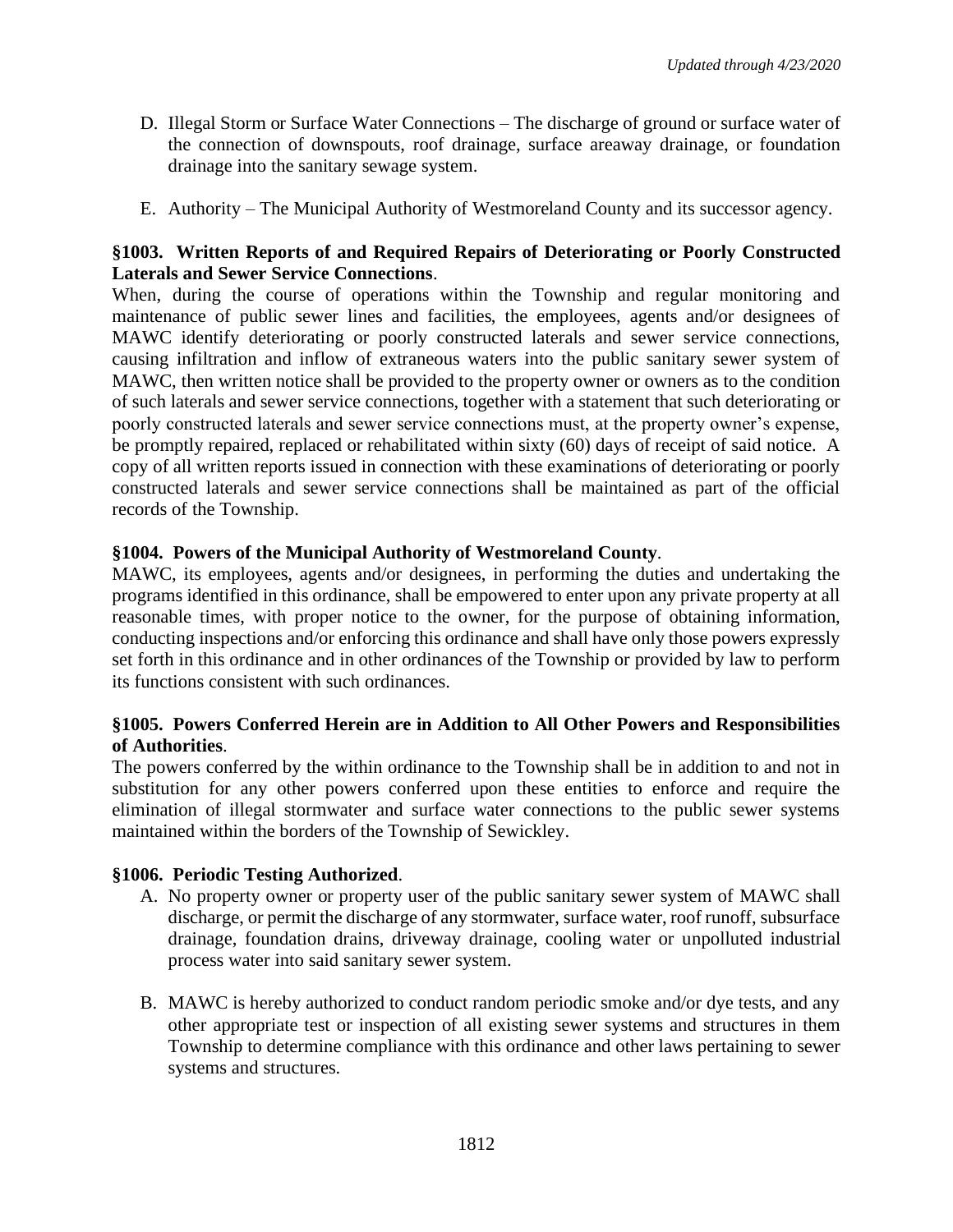- C. Upon satisfactory completion of testing of any property by MAWC or upon the completion of required remedial action to maintain any property in compliance with the terms hereof, the property owner shall be issued a Certification of Sewer Lateral setting forth the identification of the property owner, identification of the property by street address and tax map number, the date, nature and results of testing, and the completion of any required remedial action.
- D. Every owner, lessee or occupier of land within the territory serviced by MAWC shall submit to smoke and/or dye testing or other appropriate test or inspection by MAWC, its employees, agents and/or designees. The owner, lessee or occupier of the land shall permit said testing upon request. Testing will not be required when the owner, lessee or occupier of the land produces a valid Certification of Sewer Lateral issued by MSATS, its agent or designee, which Certification of Sewer Lateral shall be sufficient proof of compliance for purposes of this Ordinance three (3) years from the date of issuance.
- E. When illegal stormwater or surface water connections have been discovered, all necessary remedial work to correct such connection shall be completed by the owner, lessee or occupier of the premises, weather permitting, within forty-five (45) days of the date such party receives notification of the illegal connection.

## **§1007. No Conflict with General Police Powers**.

Nothing in this ordinance shall limit, in any fashion whatsoever, the right of the Township to enforce ordinances or the laws of the Commonwealth of Pennsylvania. Nothing in the ordinance shall be a defense to any citation issued by any Municipal Corporation of the Commonwealth pursuant to any other law or ordinance.

## **§1008. Certification of Sanitary Sewer Status Prior to Sale or Refinancing of Real Estate**.

- A. Any person selling or refinancing real estate located within the Township of Sewickley and connected to the public sanitary sewer system of MAWC must subject such person's real property to prior inspection, including inspection of interior premises of any building or residence, by authorized representatives of MAWC, at reasonable hours and upon prior written notice, to determine compliance with the Rules and Regulations of Municipal Authority of Westmoreland County. Such person shall not be issued a Certification of Sewer Lateral until (1) such inspection has been performed and has revealed no illegal connections or devices discharging extraneous waters into the sewer system or other violation of the Rules and Regulations of Municipal Authority of Westmoreland County, or (2) a follow-up inspection verifies that any violations identified in the initial inspection have been disconnected and removed.
- B. Required testing prior to sale or refinancing shall include a lateral camera inspection and dye testing of downspouts and drains.
- C. All inspections shall be done by MAWC, its employees, agents and/or designees.